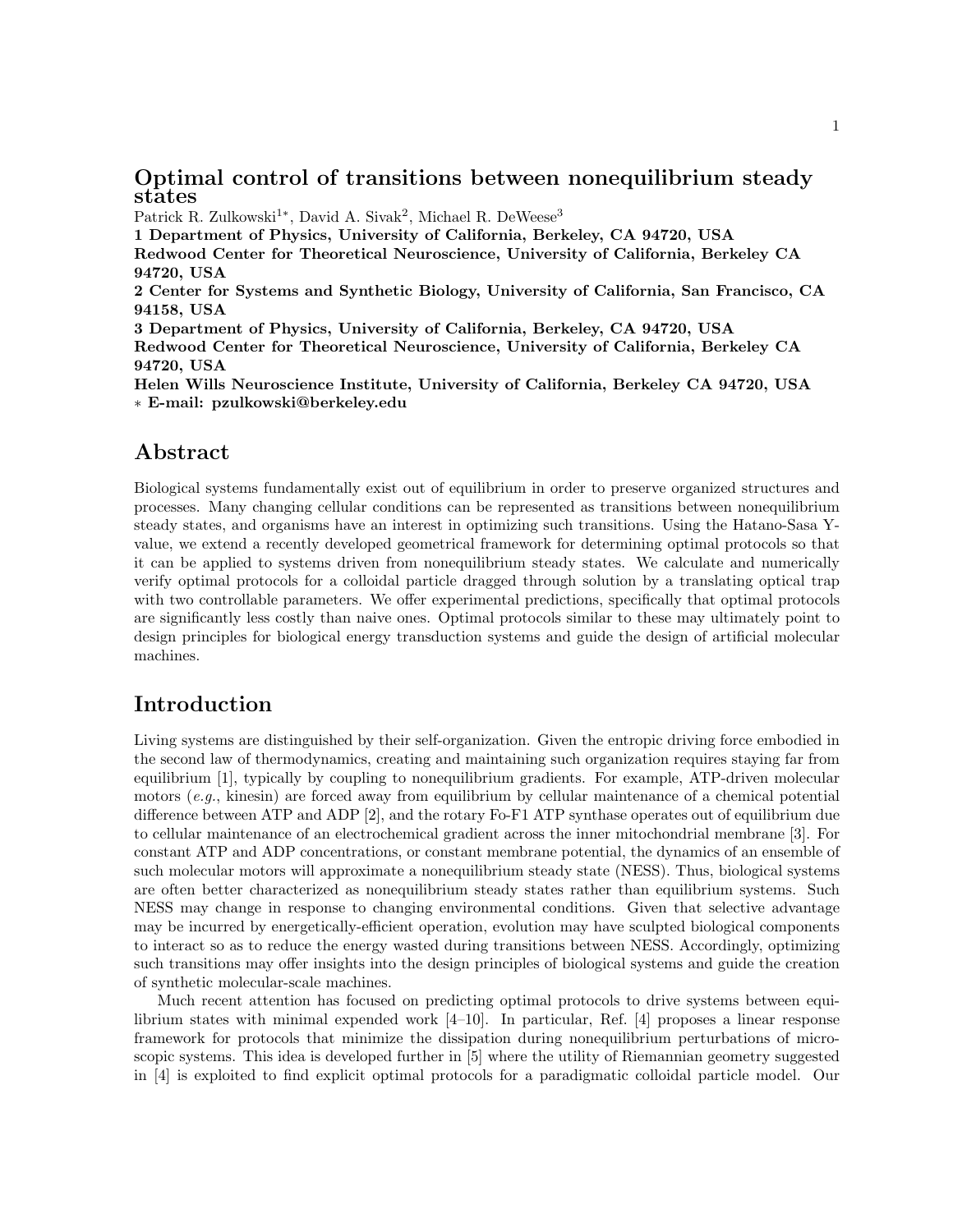ultimate aim is to extend the geometric framework of [4] to optimal transitions between steady states so that the tools utilized in [5] may be applied to more biologically relevant models.

In this article, we take a first step towards this goal by optimizing the Hatano-Sasa Y-value, a quantity similar to dissipated work, for the paradigmatic model system tested in [11] and analyzed in [12] with an eye towards experimental tests. We calculate closed-form expressions for both the geodesic optimal protocol and the optimal straight-line protocol and test these protocols numerically via a system of equations derived from the Fokker-Planck equation. Finally, we propose a regime of validity of our approximation based on this numerical work. By measuring the average work required to drive this system along either optimal or naive paths through control parameter space, our results can be tested experimentally in a straightforward way using existing experimental techniques.

### Results

#### The model system and its inverse diffusion tensor

We consider a particle with spatial coordinate  $x$  diffusing under Langevin dynamics subject to a onedimensional harmonic potential, with equation of motion

$$
\dot{x} = -\frac{k(t)}{\gamma}x + \eta(t) - v(t) , \qquad (1)
$$

for Gaussian white noise  $\eta(t)$  satisfying

$$
\langle \eta(t) \rangle = 0 \;, \quad \langle \eta(t) \eta(t') \rangle = \frac{2}{\beta \gamma} \delta(t - t') \; . \tag{2}
$$

Here  $\gamma$  is the Cartesian friction coefficient and x is the coordinate of the colloidal particle in the frame co-moving with the trap. The particle is initially in NESS due to constant trap velocity  $v$ .

As defined in [13], the Hatano-Sasa Y-value

$$
Y \equiv \int_0^\tau dt \left[ \frac{d\boldsymbol{\lambda}^T}{dt} \right] \cdot \frac{\partial \phi}{\partial \boldsymbol{\lambda}} (x(t); \boldsymbol{\lambda}(t)) \tag{3}
$$

arises in NESS transitions when the control parameters  $\lambda$  are changed rapidly compared to the system's relaxation timescale. Here  $\phi(x;\lambda) \equiv -\ln \rho_{ss}(x;\lambda)$  where  $\rho_{ss}(x;\lambda)$  is the steady state probability distribution and  $\tau$  is the protocol duration.

In some simple cases this corresponds to the system 'lagging' behind the changing control parameters. For transitions between equilibrium states this measure reduces to the standard dissipation governed by the Clausius inequality [14]. This measure of irreversibility (3) obeys a significant NESS fluctuation theorem that has been experimentally observed in our particular model system [11]. We may derive an approximate scheme, exact in the linear response regime [15], for optimizing this Y-value during finite-time transitions between different nonequilibrium states.

The ensemble average of the Y-value is

$$
\langle Y \rangle_{\mathbf{\Lambda}} \equiv \int_0^{\tau} dt \left[ \frac{d\mathbf{\lambda}^T}{dt} \right] \cdot \left\langle \frac{\partial \phi}{\partial \mathbf{\lambda}} (x; \mathbf{\lambda}(t)) \right\rangle_{\mathbf{\Lambda}} . \tag{4}
$$

During the driving process, the system's probability distribution over microstates fundamentally depends on the history of the control parameters  $\lambda$ , which we denote by the control parameter protocol  $\Lambda$ . We assume the protocol to be sufficiently smooth to be twice-differentiable.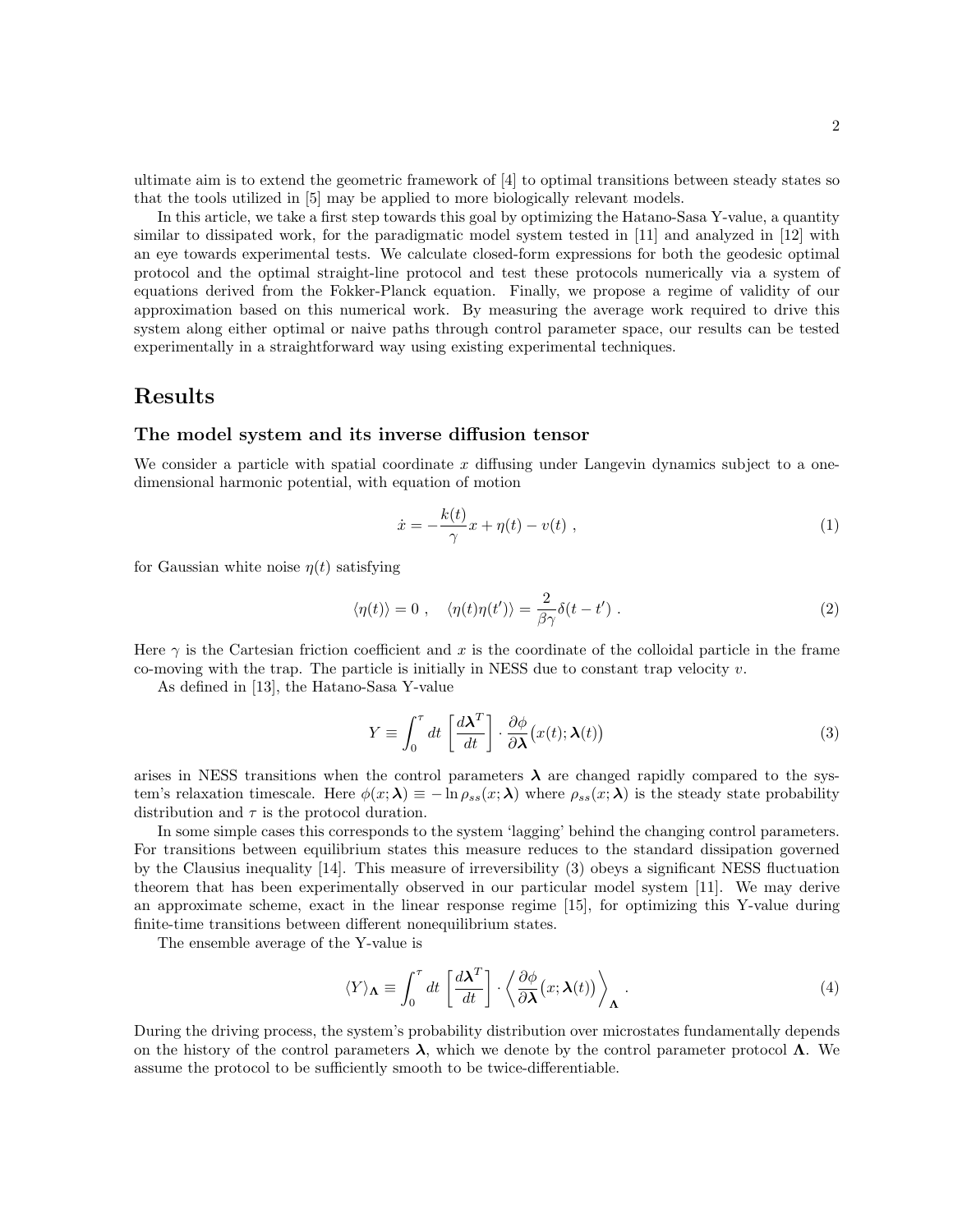Applying linear response theory  $[4, 5, 15]$  and assuming that the protocol varies sufficiently slowly  $[4]$ , we arrive at an expression for the average Y-value

$$
\langle Y \rangle_{\mathbf{\Lambda}} \approx \int_0^{\tau} dt \left[ \frac{d\mathbf{\lambda}^T}{dt} \right] \cdot \zeta(\mathbf{\lambda}(t)) \cdot \left[ \frac{d\mathbf{\lambda}}{dt} \right], \tag{5}
$$

in terms of the control parameter velocities  $d\lambda/dt$  and the inverse diffusion matrix  $\zeta(\lambda)$  with entries

$$
\zeta_{ij}(\lambda) \equiv \int_0^\infty dt' \left\langle \frac{\partial \phi}{\partial \lambda^i}(t') \frac{\partial \phi}{\partial \lambda^j}(0) \right\rangle_{\lambda}.
$$
 (6)

The angle brackets  $\langle \ldots \rangle_{\lambda}$  represent an average over noise followed by a stationary state average over initial conditions using the distribution  $\rho_{ss}(x;\lambda)$ . Note that, if  $\rho_{ss}(x;\lambda)$  is the equilibrium distribution, the inverse diffusion tensor of [5] is recovered.

In general, the detailed balance condition is violated in NESS and so the matrix  $\langle \partial_{\lambda^i} \phi(t') \partial_{\lambda^j} \phi(0) \rangle_{\mathbf{\lambda}}$ may be asymmetric. Eq. (5) shows the use of Eq. (6) (specifically its symmetric part) as a metric tensor is not precluded. However,  $\langle \partial_{\lambda^i} \phi(t') \partial_{\lambda^j} \phi(0) \rangle$ , is not a covariance matrix and so a general proof of positivedefiniteness is lacking [4]. These considerations do not affect the model considered here but future work is needed to address this issue for the general case.

The steady-state distribution is given by  $\rho_{ss}(x;\boldsymbol{\lambda}) \equiv \sqrt{\frac{\beta k}{2\pi}} \exp\{-\frac{\beta}{2k} (kx + \gamma v)^2\}$  [11, 12]. The parameter space derivative of  $\phi$  is given by

$$
\frac{\partial \phi}{\partial \lambda} \equiv \left( \frac{\partial \phi}{\partial k}, \frac{\partial \phi}{\partial v} \right) \tag{7a}
$$

$$
= \left( -\frac{1}{2k} + \frac{\beta}{2}x^2 - \frac{\beta}{2} \left[ \frac{\gamma v}{k} \right]^2, \beta \gamma \left[ x + \frac{\gamma v}{k} \right] \right). \tag{7b}
$$

In order to calculate the time correlation functions in Eq.  $(6)$ , we solve Eq.  $(1)$  for constant k and v, giving

$$
x(t) = x_0 e^{-\frac{k}{\gamma}t} + \int_0^t ds \ e^{-\frac{k}{\gamma}(t-s)} \eta(s) - \frac{\gamma v}{k} \left( 1 - e^{-\frac{k}{\gamma}t} \right) \ . \tag{8}
$$

Recalling that  $\eta(t)$  is Gaussian noise, Eq. (8) implies

$$
\langle \partial_k \phi(t) \partial_k \phi(0) \rangle_{\mathbf{\lambda}} = \frac{\beta (\gamma v)^2}{k^3} e^{-\frac{k}{\gamma}t} + \frac{1}{2k^2} e^{-\frac{2k}{\gamma}t} , \qquad (9a)
$$

$$
\langle \partial_k \phi(t) \partial_v \phi(0) \rangle_{\mathbf{\lambda}} = -\beta v \left(\frac{\gamma}{k}\right)^2 e^{-\frac{k}{\gamma}t} , \qquad (9b)
$$

$$
\langle \partial_v \phi(t) \partial_k \phi(0) \rangle_{\mathbf{\lambda}} = -\beta v \left(\frac{\gamma}{k}\right)^2 e^{-\frac{k}{\gamma}t} , \qquad (9c)
$$

$$
\langle \partial_v \phi(t) \partial_v \phi(0) \rangle_{\mathbf{\lambda}} = \frac{\beta \gamma^2}{k} e^{-\frac{k}{\gamma}t} . \tag{9d}
$$

Integrating over time yields the inverse diffusion tensor:

$$
\zeta(k,v) = \begin{pmatrix} \frac{\gamma}{4k^4} \left[ k + 4\beta \left( \gamma v \right)^2 \right] & -\beta v \left[ \frac{\gamma}{k} \right]^3 \\ -\beta v \left[ \frac{\gamma}{k} \right]^3 & \beta \frac{\gamma^3}{k^2} \end{pmatrix} . \tag{10}
$$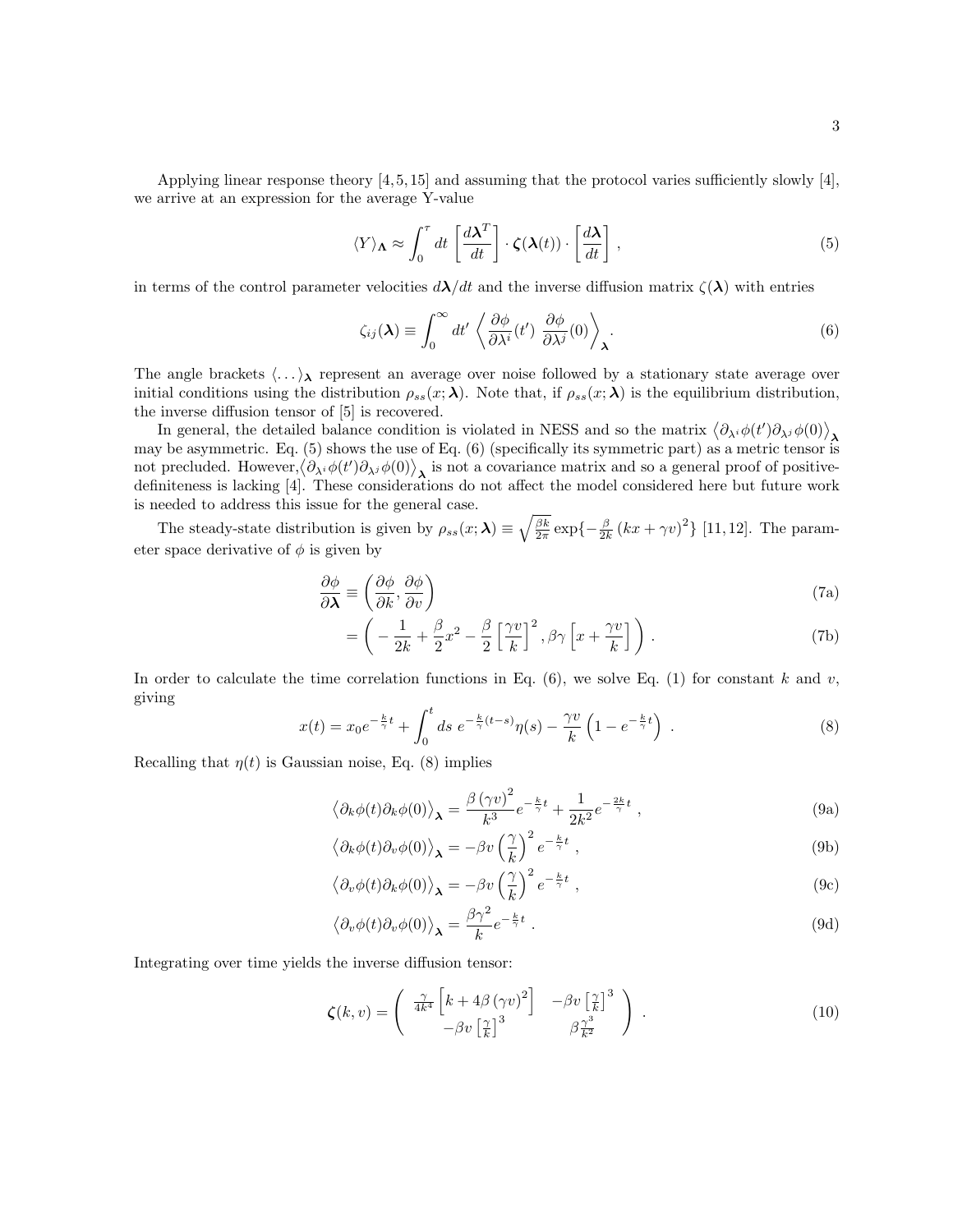#### Optimal protocols

Though one can write down the geodesic equations for the metric [Eq. (10)] in the  $(k, v)$  coordinate system, more insight is gained by finding a suitable change of coordinates. A direct calculation of this metric's Ricci scalar yields  $R = 0$ , demonstrating that the underlying geometry is Euclidean [16].

The line element corresponding to the metric in Eq. (10) is

$$
ds^{2} = \frac{\gamma}{4k^{4}} \left[ k + 4\beta \left( \gamma v \right)^{2} \right] dk^{2}
$$
  

$$
- 2\beta v \left( \frac{\gamma}{k} \right)^{3} dk dv + \beta \frac{\gamma^{3}}{k^{2}} dv^{2} .
$$
 (11)

To find the explicit coordinate transformation making the Euclidean geometry manifest, we write the line element as

$$
ds^{2} = \beta \gamma^{3} \left\{ \left[ d \left( \frac{v}{k} \right) \right]^{2} + \left( \frac{dk}{2\sqrt{\beta} \gamma k^{\frac{3}{2}}} \right)^{2} \right\} . \tag{12}
$$

This suggests the coordinate transformation  $\xi = \frac{v}{k}$ ,  $\chi = \frac{1}{\gamma \sqrt{\beta k}}$ , so that

$$
ds^2 = \beta \gamma^3 \left( d\xi^2 + d\chi^2 \right) \,. \tag{13}
$$

In this coordinate system, geodesics are straight lines of constant speed. To find optimal protocols in  $(k, v)$  space, one simply transforms the coordinates of the endpoints into  $(\xi, \chi)$  space, connects these points by a straight line, and uses the inverse transformation to map the line onto a curve in  $(k, v)$  space. This follows from the invariance of the geodesic equation [16]. Explicitly, the optimal protocol joining  $(k_i, v_i)$  and  $(k_f, v_f)$  is

$$
k(t) = \left[\frac{1}{\sqrt{k_i}}(1-T) + \frac{1}{\sqrt{k_f}}T\right]^{-2},
$$
\n(14a)

$$
v(t) = k(t) \left[ \frac{v_i}{k_i} (1 - T) + T \frac{v_f}{k_f} \right],
$$
\n(14b)

where  $T = \frac{t}{\tau}$ . Sample optimal protocols are pictured in Fig. 2.

#### Optimal straight-line protocols

In the absence of any particular information about the system's dynamical properties, a naive control strategy would change the control parameters at a constant rate, producing a straight line in control parameter space. The inverse diffusion tensor approximation [Eq. (5)] provides a recipe for choosing both a potentially nonlinear path through control parameter space, as well as a time-course along that path. The inverse diffusion tensor formalism can alternatively be used to optimize the time-course along a straight-line control parameter path. Such a protocol provides a benchmark against which an optimal protocol [Eq. (14)] can be compared. For the model considered here, we will find that an optimal straightline protocol can be substantially better than the most naive (constant-speed) straight-line protocol. Furthermore, straight-line protocols are relatively straightforward to test experimentally.

When  $k(t)$  is held fixed, a straightforward application of variational calculus demonstrates that a straight-line protocol in  $v(t)$  is exactly optimal and agrees with the predictions of the linear response approximation [Eq. (5)]. In Ref. [11], the average Y-value was measured for three distinct experimental trials involving protocols with constant  $k$ . As summarized in Fig. 1, the optimal protocol, namely the naive straight line in the case of constant  $k$ , shows significantly reduced Y-value compared with the protocols used in each experimental trial. However, in terms of testing the performance of the optimal protocols [Eq. (14)],  $k_f \neq k_i$  is the more general case.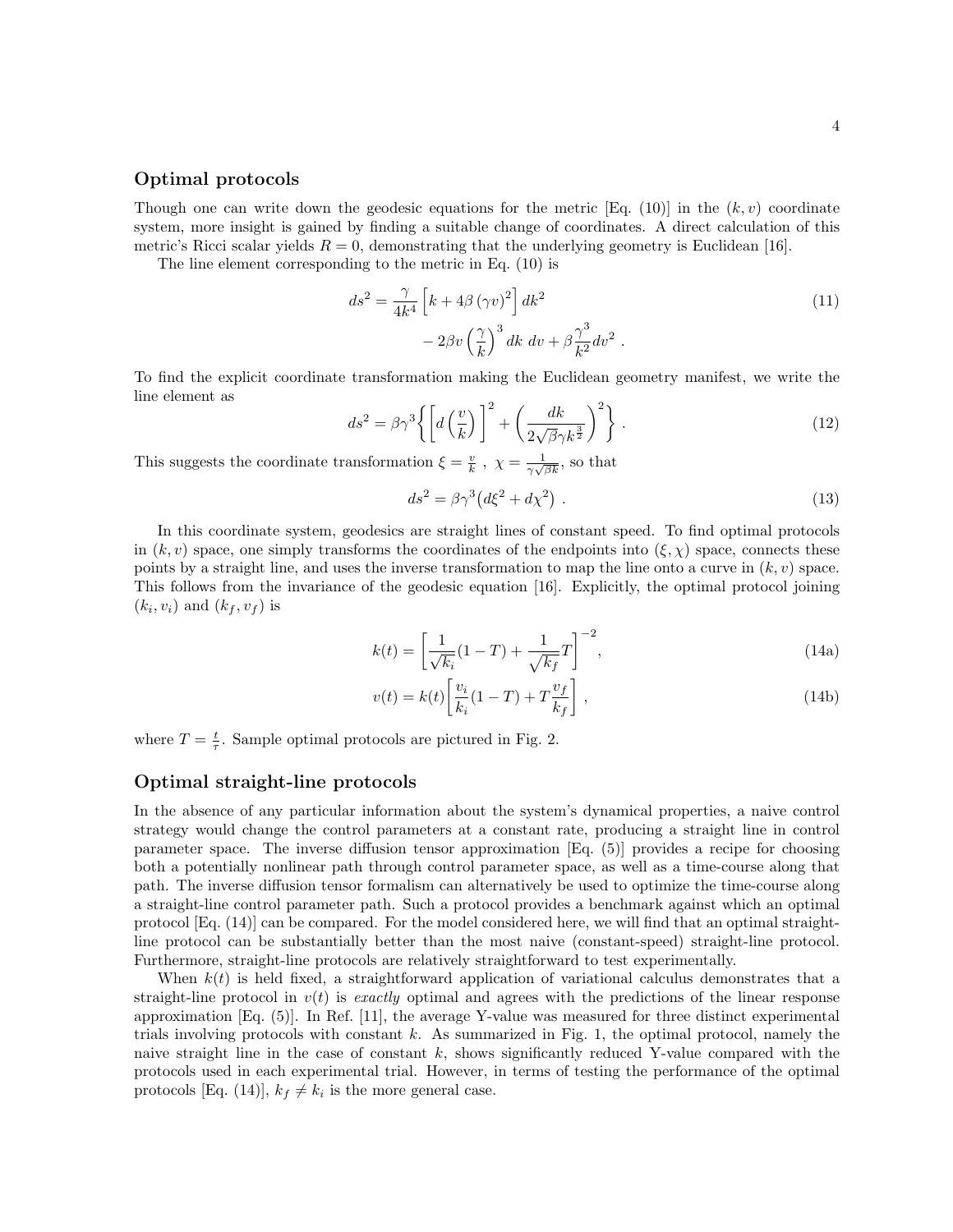As in the case of finding globally optimal protocols, the problem of finding optimal straight line protocols simplifies dramatically in  $(\xi, \chi)$  coordinates. Using Eq. (13), we find

$$
\langle Y \rangle_{\Lambda} \approx \beta \gamma^3 \int_0^{\tau} dt \left[ 1 + b^2 \chi^2(t) \right] \left( \frac{d\chi}{dt} \right)^2 , \qquad (15)
$$

for

$$
b \equiv 2\beta\gamma^2 \frac{k_f v_i - k_i v_f}{k_f - k_i} \tag{16}
$$

The Euler-Lagrange equation implies

$$
\frac{d\chi}{dt} = \frac{\frac{1}{\tau} \int_{\chi_0}^{\chi_f} dz \sqrt{1 + b^2 z^2}}{\sqrt{1 + b^2 \chi^2(t)}} ,
$$
\n(17)

which determines an implicit expression for  $\chi(t)$ :

$$
2b\left(\frac{t}{\tau}\right)\int_{\chi_0}^{\chi_f} dz \sqrt{1+b^2z^2} = b\left(\chi(t)\sqrt{1+b^2\chi^2(t)} - \chi_0\sqrt{1+b^2\chi_0^2}\right) + \sinh^{-1}\left[b\chi(t)\right] - \sinh^{-1}\left[b\chi_0\right] \,. \tag{18}
$$

The relation  $\chi = \frac{1}{\gamma \sqrt{\beta k}}$  determines an implicit expression for  $k(t)$ , and hence for  $v(t)$ .

### Computing the Y-value numerically

We validate the optimality of the geodesics [Eq. (14)] and compare with optimal straight-line protocols by calculating the average Y-value directly by integrating in time the Fokker-Planck equation describing the dynamical evolution of the particle probability distribution [12],

$$
\frac{\partial \rho}{\partial t} = \frac{k(t)}{\gamma} \frac{\partial}{\partial x} (x\rho) + v(t) \frac{\partial \rho}{\partial x} + \frac{1}{\beta \gamma} \frac{\partial^2 \rho}{\partial x^2} . \tag{19}
$$

In full generality, the mean Y-value as a functional of the protocol  $\lambda(t) = (k(t), v(t))$  is

$$
\int_0^{\tau} dt \left[ -\frac{\dot{k}}{2k} - \frac{\beta}{2} \left( \frac{\gamma v}{k} \right)^2 \dot{k} + \frac{\beta}{2} \dot{k} \langle x^2 \rangle_{\Lambda} + \beta \gamma \dot{v} \langle x \rangle_{\Lambda} + \beta \gamma^2 \frac{v}{k} \dot{v} \right].
$$
\n(20)

Here angled brackets denote averages over the nonequilibrium probability density  $\rho(x, t)$ .

By integrating Eq. (19) against x and  $x^2$ , we find a system of equations for relevant nonequilibrium averages:

$$
\frac{d}{dt}\langle x\rangle_{\mathbf{\Lambda}} = -\frac{k(t)}{\gamma}\langle x\rangle_{\mathbf{\Lambda}} - v(t) ,
$$
\n(21a)

$$
\frac{d}{dt}\langle x^2 \rangle_{\mathbf{\Lambda}} = -\frac{2k(t)}{\gamma} \langle x^2 \rangle_{\mathbf{\Lambda}} - 2v(t) \langle x \rangle_{\mathbf{\Lambda}} + \frac{2}{\beta \gamma} , \qquad (21b)
$$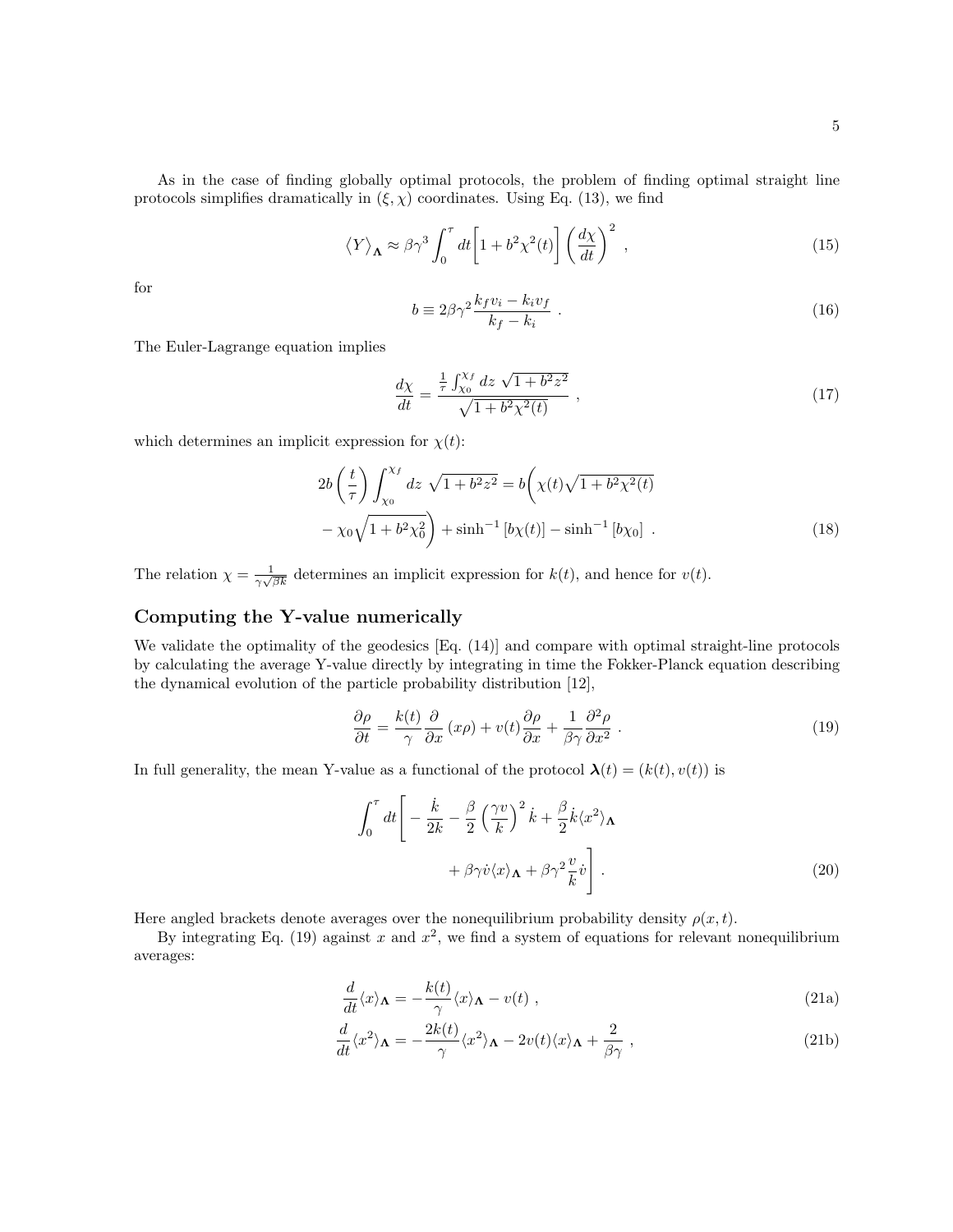

Figure 1. Optimal protocols outperform constant-k protocols tested in Ref. [11]. Experiment 1 (left, red) used a quarter-sine wave protocol to vary the trap speed; Experiments 2 (middle, blue) and 3 (right, orange) used an inverted three-quarters sine wave. Specifically,  $v(t) = 8.12 + 4.03 \sin(\pi t/2\tau)$  for Experiment 1,  $v(t) = 9.93 - 3.63 \sin(3\pi t/2\tau)$  for Experiment 2, and  $v(t) = 7.53 - 2.67 \sin(3\pi t/2\tau)$  for Experiment 3. Here, velocity is measured in  $\mu$ m/s and  $\tau$  is the protocol duration measured in s. The Y-value for these protocols (light color bar) and for the optimal protocols (solid color bar) were obtained numerically assuming  $\beta^{-1} = 4.6$  pN nm (red),  $\beta^{-1} = 4.45$  pN nm (blue),  $\beta^{-1} = 4.35$  pN nm (orange) respectively. These effective temperatures were chosen to give the best match between experiment and numerical calculation, and may differ from room temperature ( $\beta^{-1} = 4.14$  pN nm) because of local heating by the optical trap [17]. We predict a significant reduction in Y-value for optimal protocol driving under the conditions of the three experiments described in Ref. [11].

supplemented by initial conditions

$$
\langle x \rangle_{\mathbf{\Lambda}}(0) = -\frac{\gamma v_i}{k_i} \;, \tag{22a}
$$

$$
\left\langle x^{2}\right\rangle_{\mathbf{\Lambda}}(0) = \frac{1}{\beta k_{i}} + \left[\frac{\gamma v_{i}}{k_{i}}\right]^{2}.
$$
 (22b)

Note that for a more complex system the first and second moments  $\langle x \rangle$  and  $\langle x^2 \rangle$  are not sufficient to characterize the probability distribution, but time-dependent solutions are still accessible through standard (but more computationally intensive) numerical integration of the full Fokker-Planck equation (19) [18].

We solve these equations numerically and compare the performance of optimal straight lines against geodesics [Eq. (14)] and naive (constant-speed) straight-line protocols in Fig. 2. We selected endpoints and physical constants based on those used in the experiments of Ref. [11] which may be found in the caption of Fig. 1. In this near-equilibrium regime the inverse diffusion tensor approximation produces small relative error in Y-value. Though there is only a marginal difference in performance between the optimal straight-line protocol and the geodesic for both sets of endpoints, there is a substantial benefit in using either over the naive straight line protocol.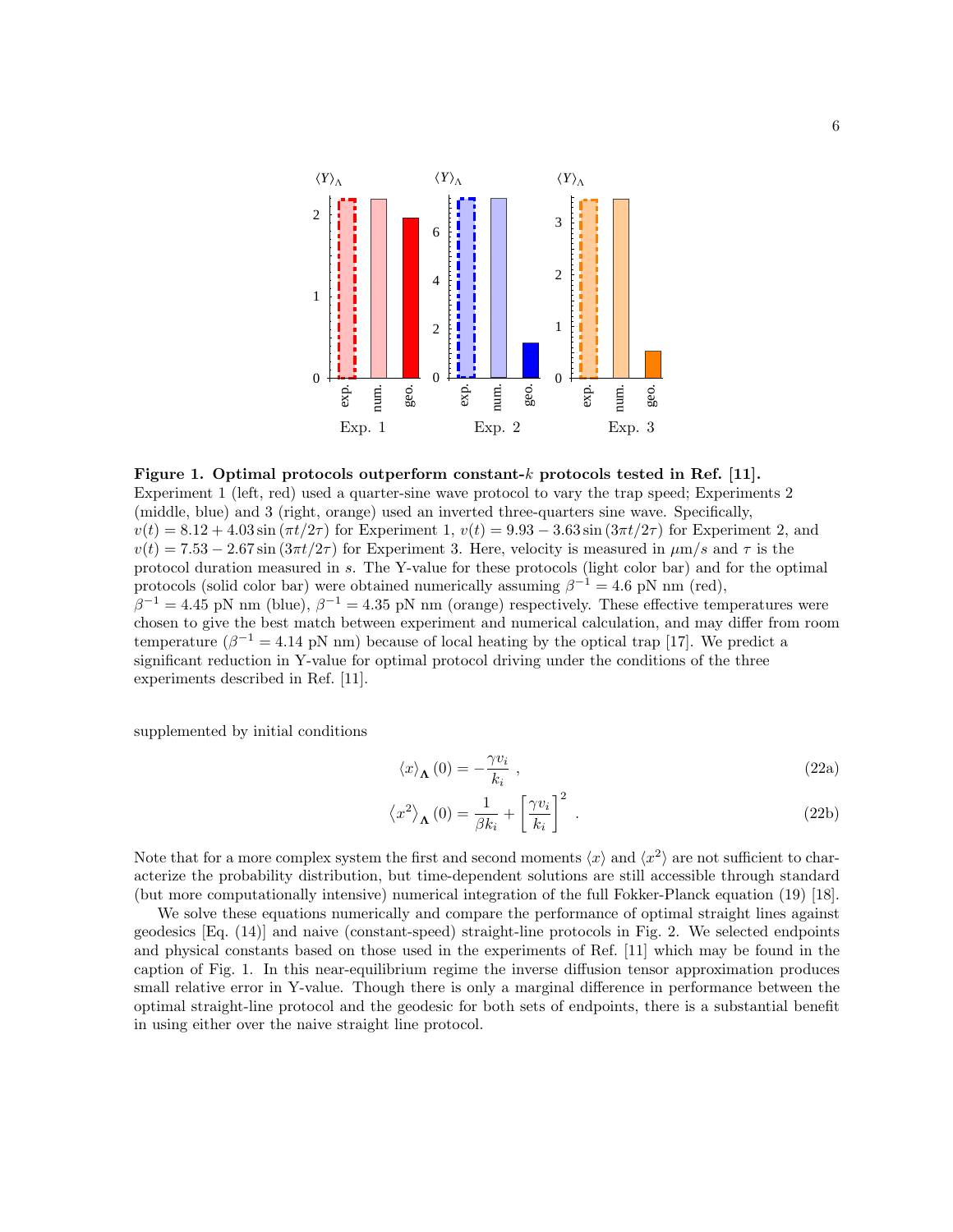

Figure 2. Geodesics describe protocols that outperform naive (constant-speed) straight-line paths in parameter space. Geodesics between fixed pairs of points in the  $(k, v)$ -plane and accompanying straight-line protocols are pictured in (a). The filled circles represent points separated by equal times. The open circles correspond to the optimal parametrization along the respective straight path. All mean Y-values were calculated using the Fokker-Planck system, Eq. (21). Here,  $\gamma = 0.1$  pN s/ $\mu$ m and  $\beta^{-1} = 4.6$  pN nm to approximate the experiments of Ref. [11]. The protocol duration is chosen to be  $\tau = 100 s$  to ensure that the relative error  $\left[1 - \langle Y \rangle^{\text{approx}}_{\Lambda} / \langle Y \rangle_{\Lambda} \right]$  is less than 1.4% for all protocols. Protocol endpoints were selected for experimental accessibility [19]. The relative performance of naive straight-line, optimal straight-line, and geodesic protocols are summarized in (b).

#### The inverse diffusion tensor arises naturally from the Fokker-Planck equation.

If we neglect terms involving second- and higher-order temporal derivatives (an alternative near-equilibrium approximation), we obtain an approximate solution to the Fokker-Planck system:

$$
\langle x \rangle_{\Lambda} \approx -\gamma \frac{v}{k} + \left(\frac{\gamma}{k}\right)^2 \dot{v} - \frac{v}{k} \left(\frac{\gamma}{k}\right)^2 \dot{k} , \qquad (23a)
$$

$$
\langle x^2 \rangle_{\Lambda} \approx \gamma^2 \frac{v^2}{k^2} + \frac{1}{\beta k} + \frac{\gamma \dot{k}}{2\beta k^3} + \frac{2\gamma^3 v^2 \dot{k}}{k^4} - \frac{2\gamma^3 v \dot{v}}{k^3} \,. \tag{23b}
$$

Substituting this into the expression for the mean Y-value  $[Eq. (20)]$ , we recover Eq. (11). The argument above suggests that the emergence of the inverse diffusion tensor from the Fokker-Planck equation may follow from a perturbation expansion in small parameters [5].

### Discussion

We have taken the first step towards extending the geometric framework for calculating optimal protocols presented in [4, 5] to systems relaxing to NESS. As energy-transducing biological systems are more faithfully described by NESS than by equilibrium statistics, this brings recent theoretical developments closer to the behavior of in vivo biological systems.

Using a linear response approximation, we found the optimal mean Y-value for a model system of a colloidal particle (initially in NESS) dragged through solution and subject to a time-dependent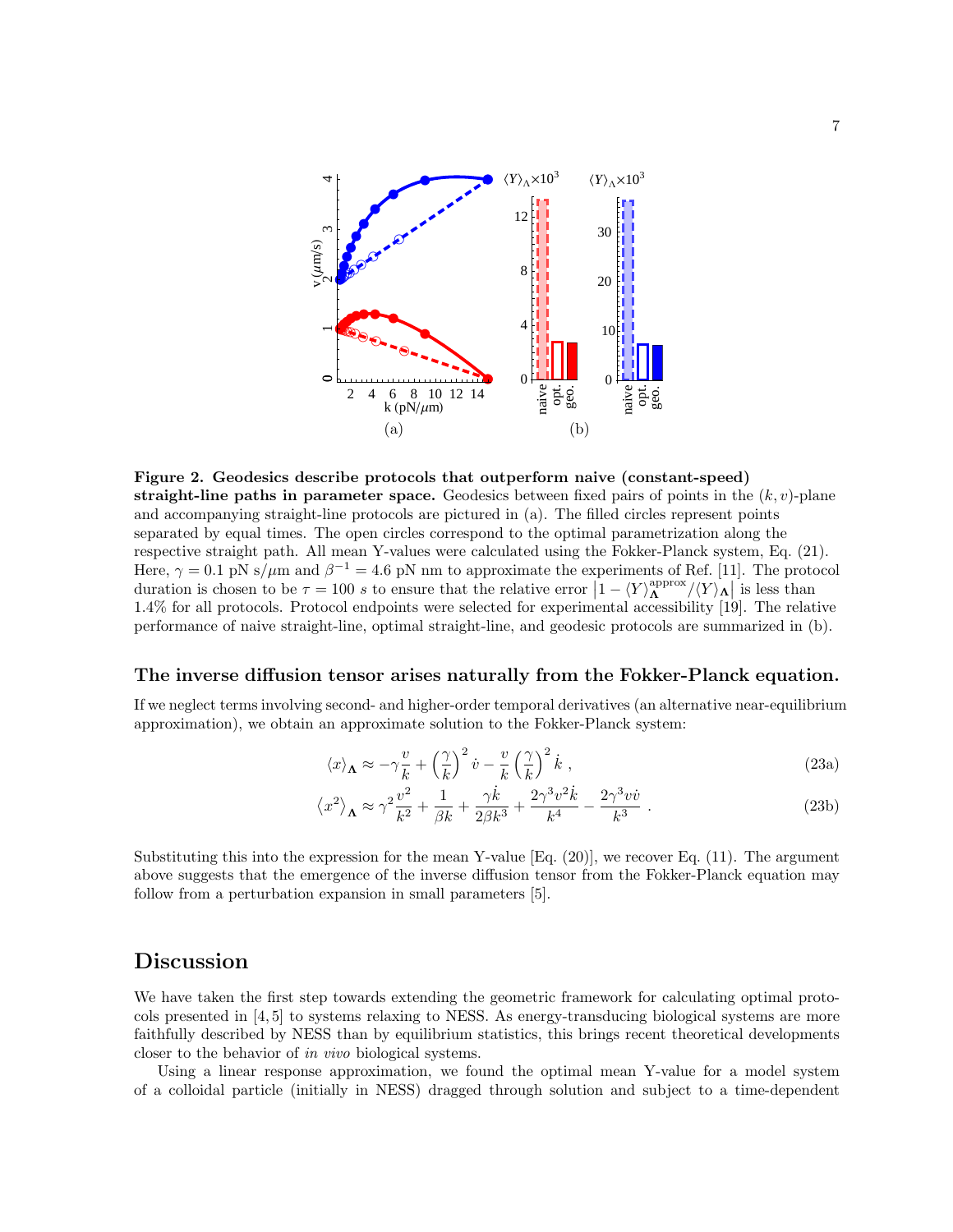harmonic potential. We took as our control parameters the velocity and spring constant of the harmonic potential. As in [5], tools from Riemannian geometry revealed a useful coordinate transformation which greatly simplified the construction of optimal straight-line protocols as well as geodesic protocols. These optimal protocols were tested numerically and the small relative error in the Y-value approximation for experimentally relevant choices of parameters is encouraging.

Our predictions may be tested experimentally with existing hardware and methods. In Ref. [11], the authors report on experiments performed with micron-sized polystyrene beads in solution. The harmonic potential is created by superposing the foci of two counterpropagating laser beams. The location of this trap was translated using a steerable mirror. The velocity  $v$  of the trap location was altered by changing the mirror's angular rate of rotation, and the trap stiffness  $k$  can be manipulated by dynamically changing the intensity of the laser beam [20] or by passing the laser beam through a polarization filter and dynamically changing the polarization of the laser beam. Force is inferred from the rate of change of the momentum of light measured by position-sensitive photodetectors. Comparison of the average work incurred during different protocols would provide an experimental test of the optimal protocols predicted in this manuscript.

Using the inverse diffusion tensor approximation in general allows us access to the full power of Riemannian geometry in calculating optimal protocols. However, such experimental tests can assess the range of validity of the approximation. Our alternate derivation of the inverse diffusion tensor via a "derivative-truncation" expansion [5] suggests a greater robustness of the approximation.

In this paper we provide concrete theoretical predictions for experiments — specifically, we find that geodesics, optimal straight-lines, and naive straight-line protocols all are substantially more efficient than the protocols tested in Trepagnier, et al. Moreover, we demonstrate that for simultaneous adjustment of  $k$  and  $v$ , optimal straight-line protocols can perform substantially better than naive (constant-speed) straight-line protocols. The necessary methodology and experimental apparatus are well-established [11] to not only verify our predictions but to push beyond the near-steady-state regime.

Given the greater generality embodied by the extension to NESS, and the accuracy of this approximation for a standard model system, optimal driving protocols derived in this framework promise greater applicability to models of biomolecular machines. Nevertheless, important hurdles remain: our model system experiences forces linear in position and has a steady-state distribution differing from the equilibrium one only in its average displacement. Molecular machines feature nonlinear force profiles, potentially nontrivial steady-state distributions, and often operate far from equilibrium. Thus our comparatively simple theoretical framework may need further elaboration to address the dynamics and efficiency of molecular machines with reasonable fidelity.

Furthermore, the relatively simple model system we treat in this manuscript represents a new frontier for the analytical solution of optimal protocols under the inverse diffusion tensor approximation. For significantly more complicated models of greater biological interest, a simple general approach (in lieu of a search for an analytical solution) would be a fully numerical method, involving the calculation of the inverse diffusion tensor at a grid of points in control parameter space, analogous to the approach in [21].

Finally, there remains the important open question of what quantity or quantities are to be optimized in faithful models of biological processes. In this paper, we made the choice of optimizing the Y-value which has been experimentally studied in this particular model system [11] and may be optimized by the same geometric framework as in [4]. These qualities were advantageous to begin a clear and mathematically tractable first step towards optimization of steady state transitions.

However, it is possible and perhaps likely that a properly defined average dissipated heat will be the biologically relevant quantity to optimize rather than the Y-value. We anticipate that a geometric approach to optimization will be applicable to these more general systems and notions of heat production in a relevant regime of parameter values and protocol durations. However, a more general construction will have to take into account the so-called housekeeping heat [13, 22] which is generated in maintaining the steady state at given control parameter values. Future work is needed to address these issues properly.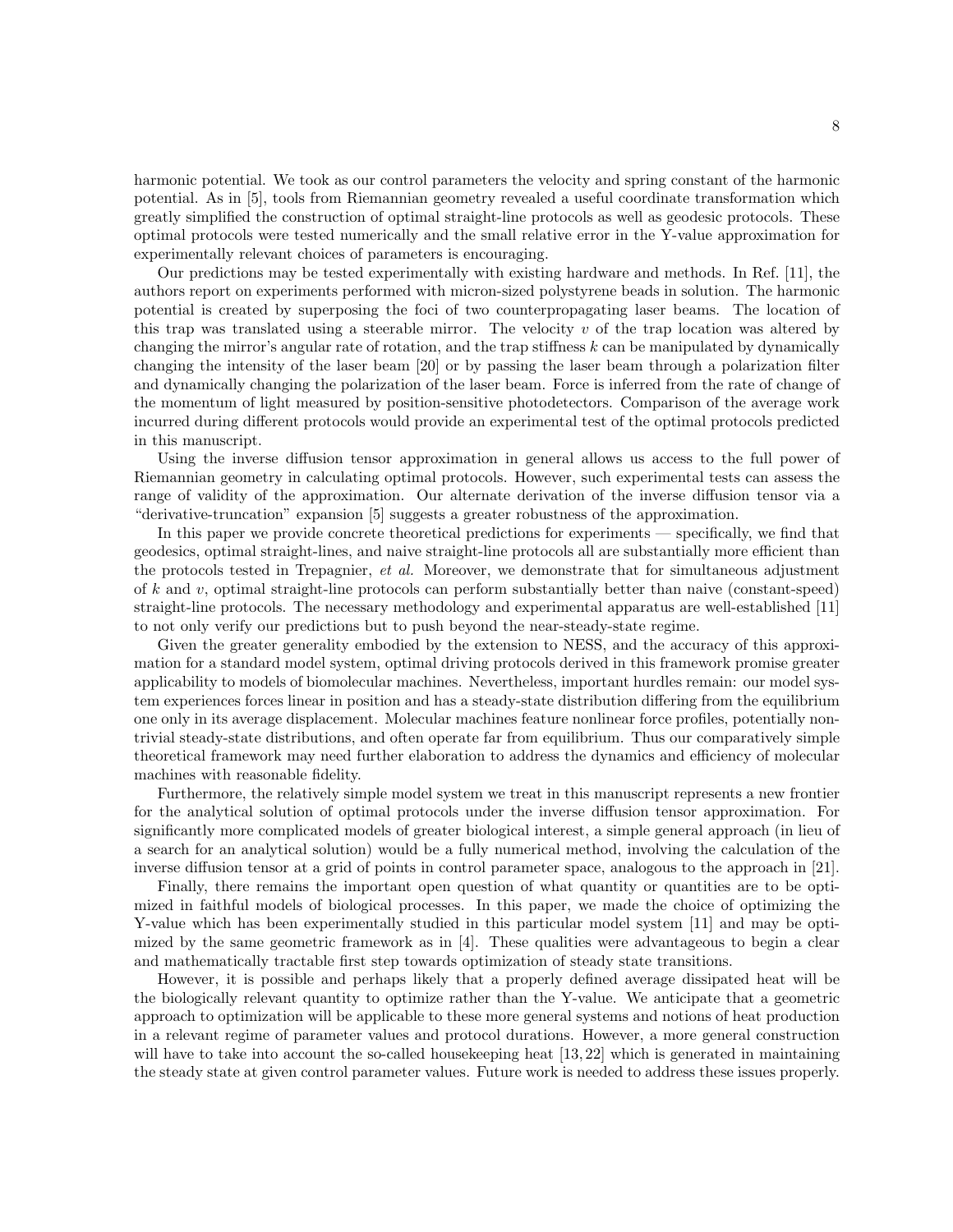# Acknowledgments

We thank Christopher Jarzynski for a useful discussion of this work, and Vladislav Belyy, Ahmet Yildiz, and Jeff Moffitt for information regarding optical traps. M. R. D. gratefully acknowledges support from the McKnight Foundation, the Hellman Family Faculty Fund, the McDonnell Foundation, and the Mary Elizabeth Rennie Endowment for Epilepsy Research. M. R. D. and P. R. Z. were partly supported by the National Science Foundation through Grant No. IIS-1219199. D. A. S. was supported by NIGMS Systems Biology Center grant P50 GM081879.

## References

- 1. Schrödinger E (1992) What is Life? Cambridge: Cambridge University Press.
- 2. Howard J (2001) Mechanics of Motor Proteins and the Cytoskeleton. Sunderland, Massachusetts: Sinauer.
- 3. Alberts B, Johnson A, Lewis J, Raff M, Roberts K, et al. (2002) Molecular Biology of the Cell. New York: Garland Science.
- 4. Sivak DA, Crooks GE (2012) Thermodynamic metrics and optimal paths. Phys Rev Lett 108: 190602.
- 5. Zulkowski PR, Sivak DA, Crooks GE, DeWeese MR (2012) Geometry of thermodynamic control. Phys Rev E 86: 041148.
- 6. Shenfeld DK, Xu H, Eastwood MP, Dror RO, Shaw DE (2009) Minimizing thermodynamic length to select intermediate states for free-energy calculations and replica-exchange simulations. Phys Rev E 80: 046705.
- 7. Brody DC, Hook DW (2009) Information geometry in vapour-liquid equilibrium. J Phys A 42: 023001.
- 8. Gomez-Marin A, Schmiedl T, Seifert U (2008) Optimal protocols for minimal work processes in underdamped stochastic thermodynamics. J Chem Phys 129: 024114.
- 9. Schmiedl T, Seifert U (2007) Optimal finite-time processes in stochastic thermodynamics. Phys Rev Lett 98: 108301.
- 10. Aurell E, Mej´ıa-Monasterio C, Muratore-Ginanneschi P (2011) Optimal protocols and optimal transport in stochastic thermodynamics. Phys Rev Lett 106: 250601.
- 11. Trepagnier EH, Jarzynski C, Ritort F, Crooks GE, Bustamante CJ, et al. (2004) Experimental test of hatano and sasa's nonequilibrium steady-state equality. Proc Natl Acad Sci USA 101: 15038-15041.
- 12. Mazonka O, Jarzynski C (1999) Exactly solvable model illustrating far-from-equilibrium predictions. ArXiv:9912.121.
- 13. Hatano T, Sasa S (2001) Steady-state thermodynamics of Langevin systems. Phys Rev Lett 86: 3463–3466.
- 14. Kardar M (2007) Statistical physics of particles. Cambridge: Cambridge University Press. URL http://dx.doi.org/10.1017/CBO9780511815898.